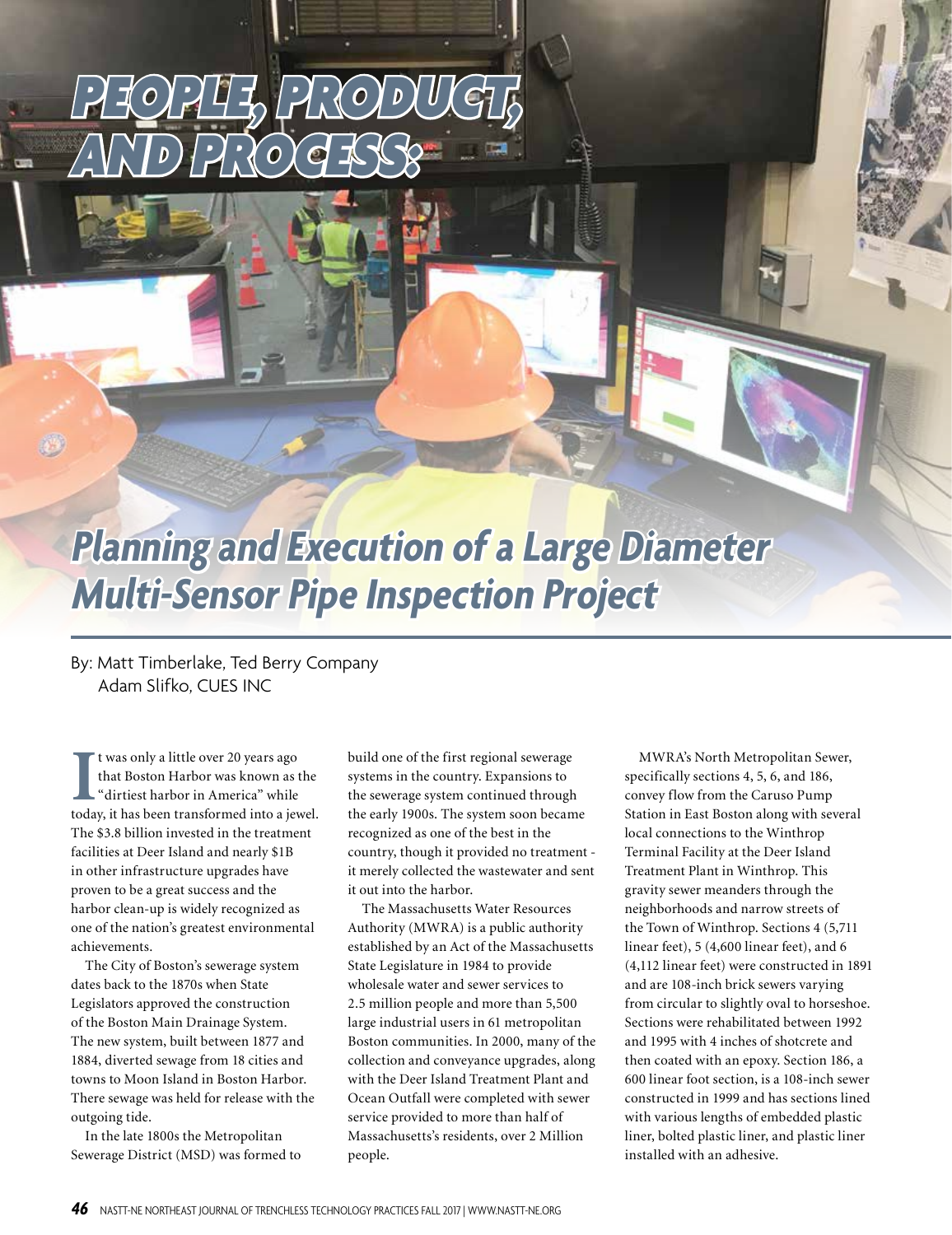**"I could not possibly be more proud of the project team, their relentless commitment to keeping each other safe in challenging conditions and to delivering the highest quality inspection data to our client is what keeps me going. And to see them do it with a smile on their face, and a high five when they come out of a manhole, tells me we have some pretty special team mates".** 

- Matt <sup>T</sup>imberlake, President, Ted <sup>B</sup>erry <sup>C</sup>ompany

Since 2011, the MWRA has been experiencing liner failures which were identified when a large piece of plastic liner was found at the intake screens of the Winthrop Terminal Facility. Subsequent manned entry and CCTV investigations determined that the sections were

experiencing significant deterioration of the various lining technologies. These sections are critical to the conveyance of almost 18 MGD of average daily flow to Deer Island.

In 2016, the MWRA retained Hazen and Sawyer to perform a comprehensive evaluation of the entire length of these interceptor segments and the variety of interior pipe lining technologies and provide recommendations for rehabilitation.

With significant experience and reputation throughout New England, the Ted Berry Company was retained as a specialty subcontractor to complete the critical manned entry inspection, core sampling, sounding, and 3D multi-sensor inspection of the entire length of these sewer segments.

Seasoned collection system experts know the challenges and limitations of inspecting large diameter sewers. With limitations on cleaning and bypassing of base flows, critical assessment of the entire pipe diameter is always difficult and in the case of the North Metropolitan Sewer segments identified by MWRA, additional challenges included the narrow streets and neighborhoods that the sewer segments were located under.

With almost 3 miles of interceptor to evaluate Matt Timberlake President, Dave



*Combined point cloud covers approximate 72 feet of pipe length*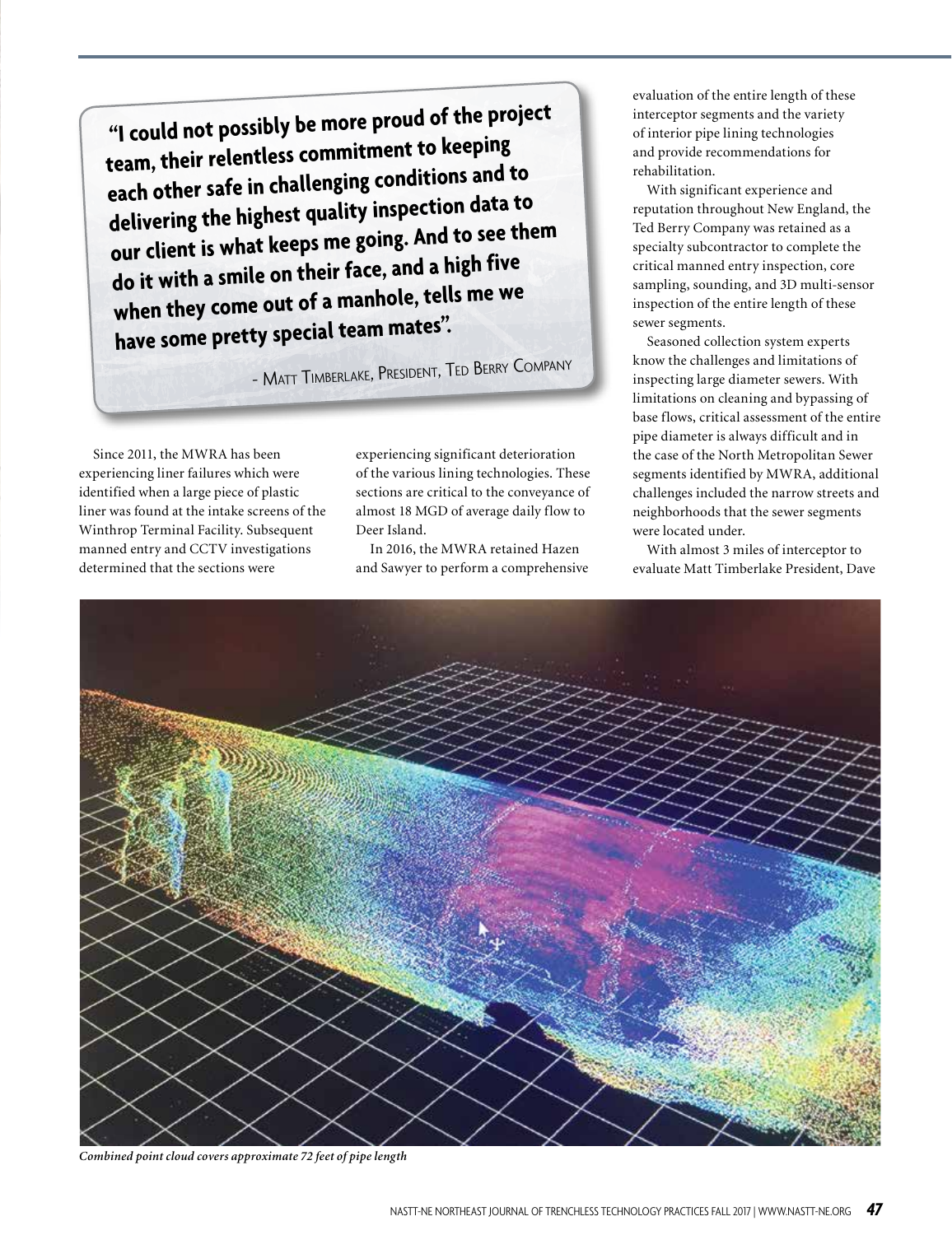

*Entry into conduit was for data collection only, no repairs or debris removal* 

Beauchamp, CCTV Services Manager, and Jack Berry, Project Health and Safety Manager realized that success would be driven by three (3) major components: *People, Product, and Processes*.

Without experienced, competent and passionate field technicians the best technologies and work plans will fail. The Ted Berry Company project team identified the field implementation team needed to accomplish a challenging deployment of multiple assessment technologies which were going to be undertaken overnight to provide access during low flow conditions.

The scope of work required manned entry with sounding and core sample collection, which necessitated a significant work plan for health and safety. With an in-house health and safety manager a robust work plan was developed and practiced prior to field deployment. The entire work plan was prepared

and reviewed by MWRA staff for approval. The Underground Health and Safety Plan (HASP) that was presented described safety procedures that would be implemented for underground operations during all phases of the combined sewer pipe inspection and sample gathering project. Zero injuries, near misses or damage to property or the environment was the first priority of all operations. Entry into the conduit, a Permit- Required Confined Space (PRCS), was for the purpose of data collection only. No repairs or debris removal were performed.

With several technologies available to provide multi-sensor inspections for large diameter active sewer segments, Ted Berry Company evaluated the options and selected the CUES SolidFX Multi Sensor Inspection (MSI) Platform System equipped with the side scanning Digital Universal Camera (DUC), LiDAR and digital Sonar. 3D LIDAR technology



*Ted Berry team (L-R): Matt Timberlake-President, Joshua Rackliff-Technician, Eric Gemelli-Field Project Manager, and Mike Cram-Technician*

from CUES (SFX-3D) was the preferred inspection solution for the condition assessment scope of the project. SFX-3D uses the same "time-of-flight" ranging principle that is used in every precision, survey grade LIDAR system in military and civilian use. The sensor emits and detects photons of light, calculating the range and intensity of approximately 50,000 points per second. These points are